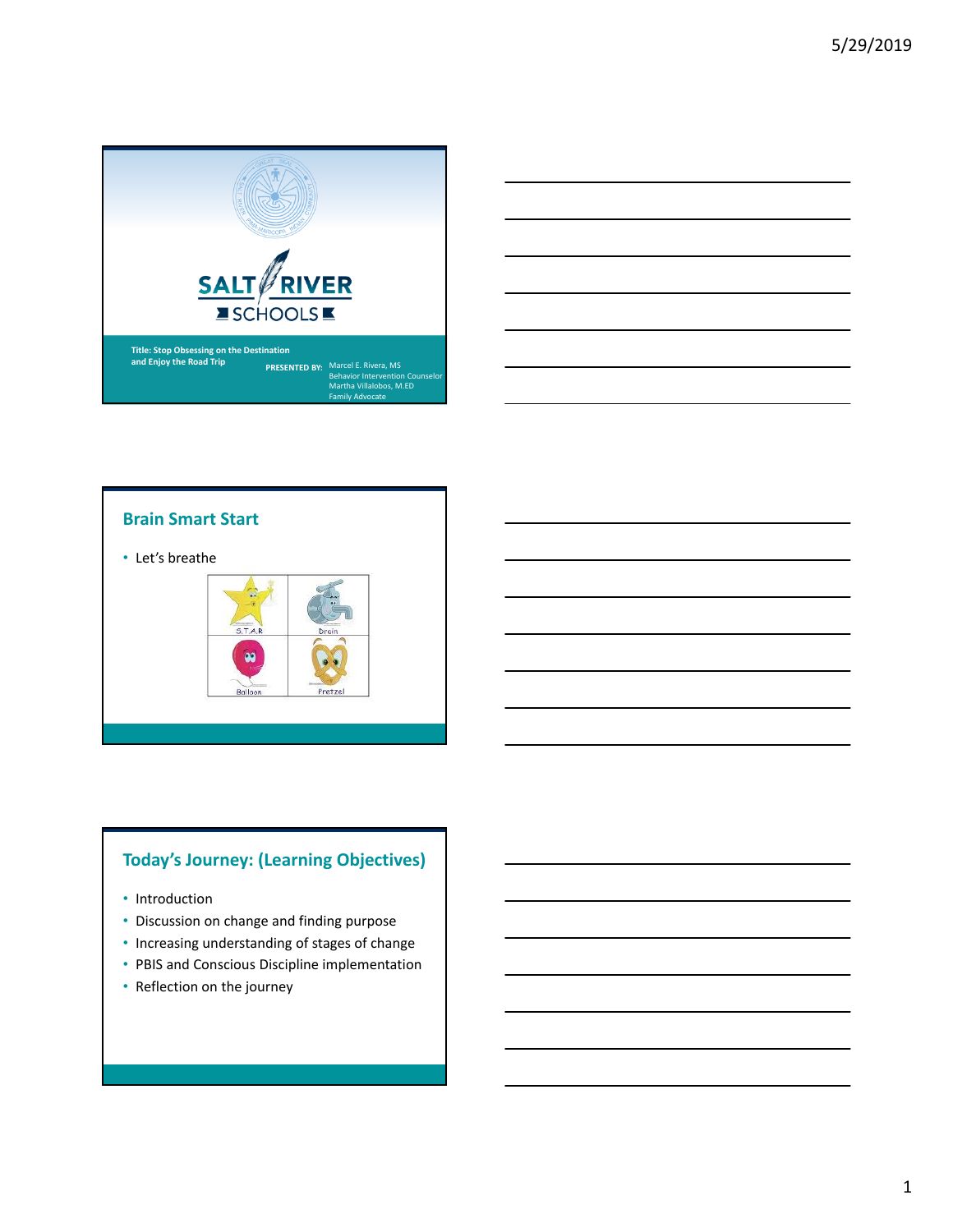# **A Lifelong Journey**





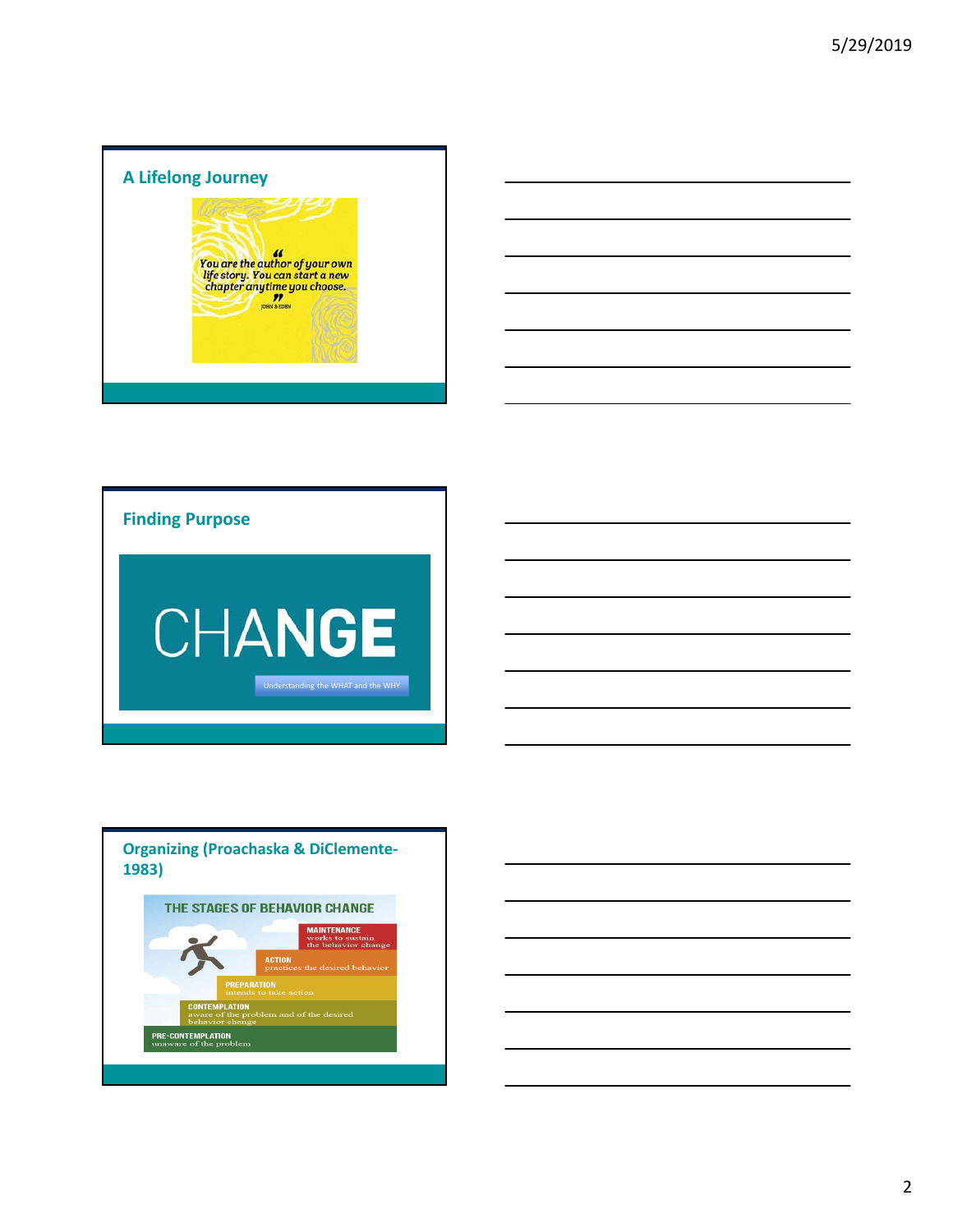#### **Pre‐contemplation (chaos, unaware)**



# **In The Beginning (@ ECEC)**

- Overwhelmed by challenging behavior
- Out of Focus
- No Relationship Building
- Spent more time responding to behaviors rather than building nurturing relationships

# **Contemplation‐Awareness**this  $\frac{t}{1}$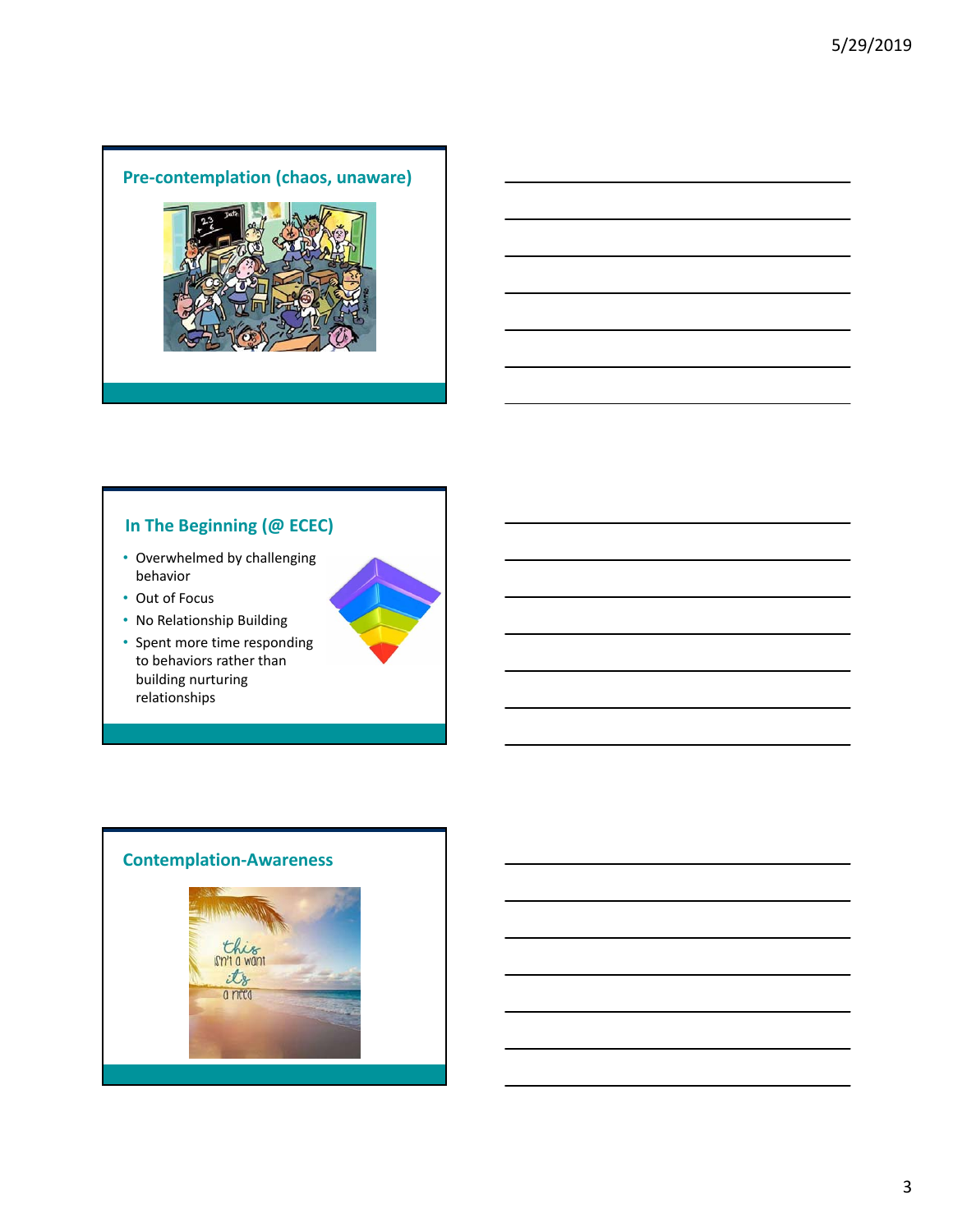

#### **Challenges**



- Classroom Isolation
- Identified the need for a system
- Fire‐fighting/Putting out fires
- Unable to duplicate what works
- Lack of data to back up our results
- "I have been teaching this way for years"
- Planning/Scheduling of Professional Development

#### **Insights**



- Leadership = Success
- Leadership Team and Commitment
- Site‐wide Expectations
- Professional Development
- Systems Approach
- Data Collection
- Safety and School Family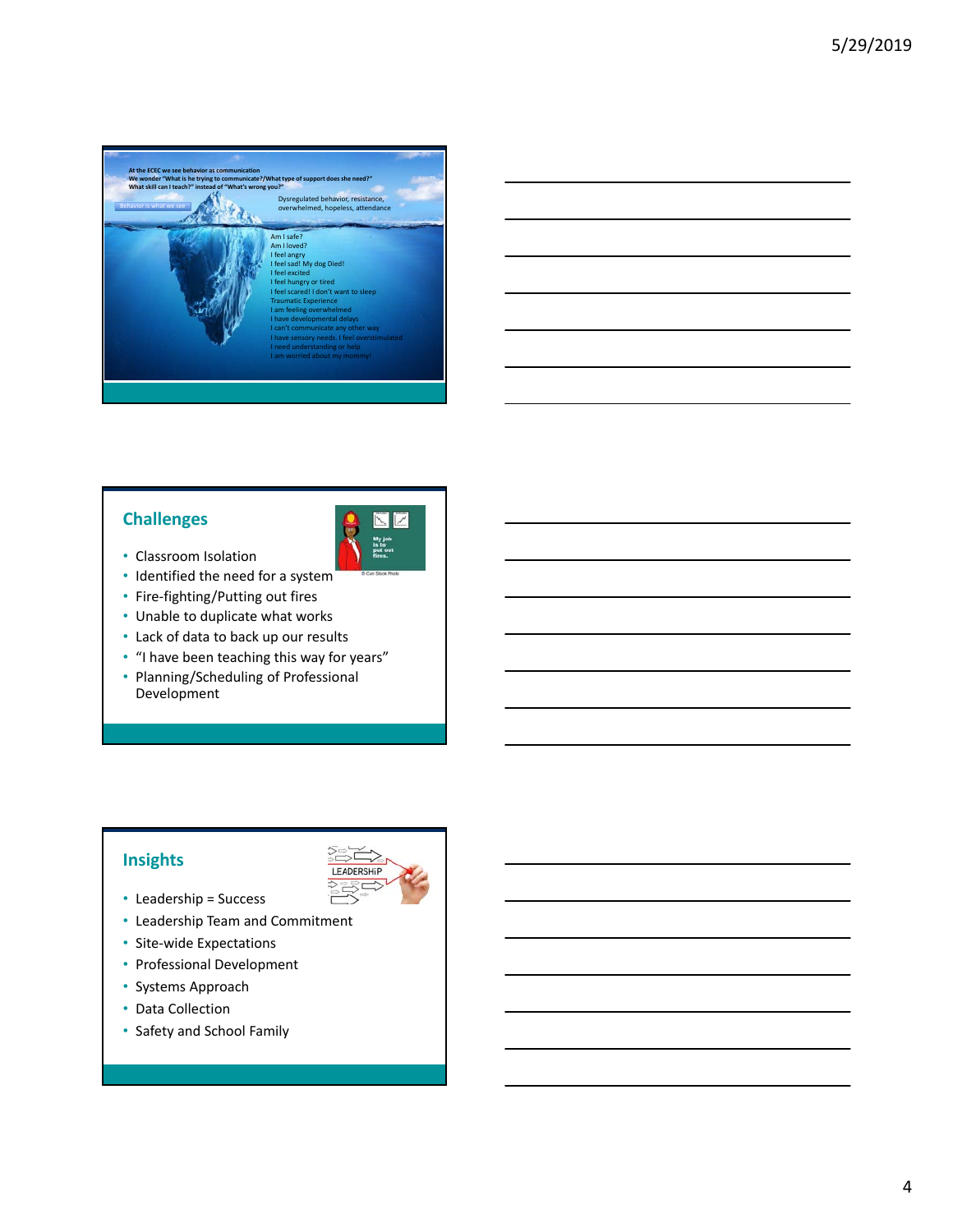





#### **Implementation of PBIS and Conscious Discipline (3 to 5 Years)**

- Behavior experts
- PBIS Leadership Team
- PBIS and staff
- Expectations
- PBIS Assessments‐ (TPOT & TPITOS)
- Meeting times
- Reflection Time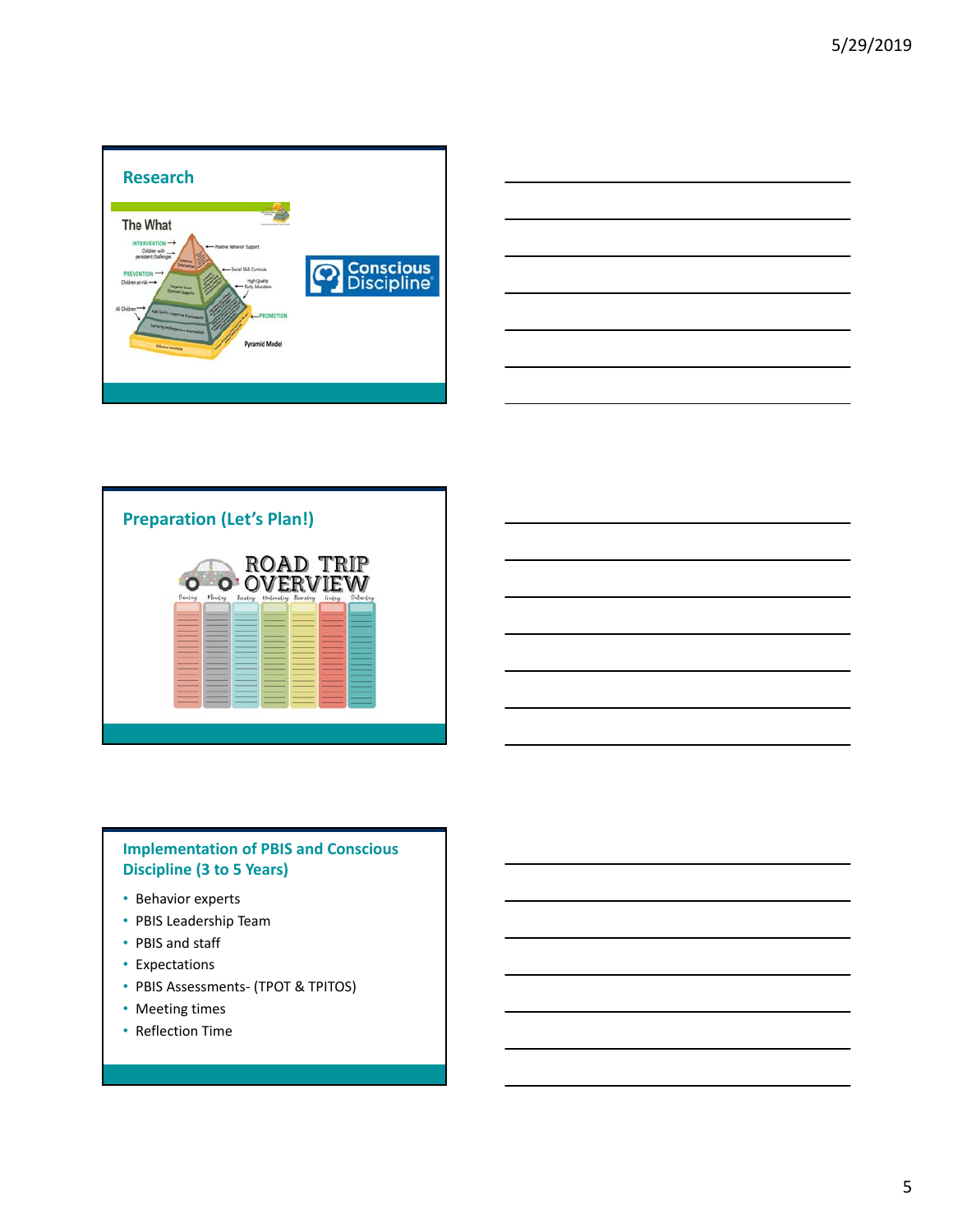



#### **Action Steps**

- Professional Development/considering adding Conscious Discipline
- Focus on School Family
- Learning specific/concrete techniques that work.
- Developing goals

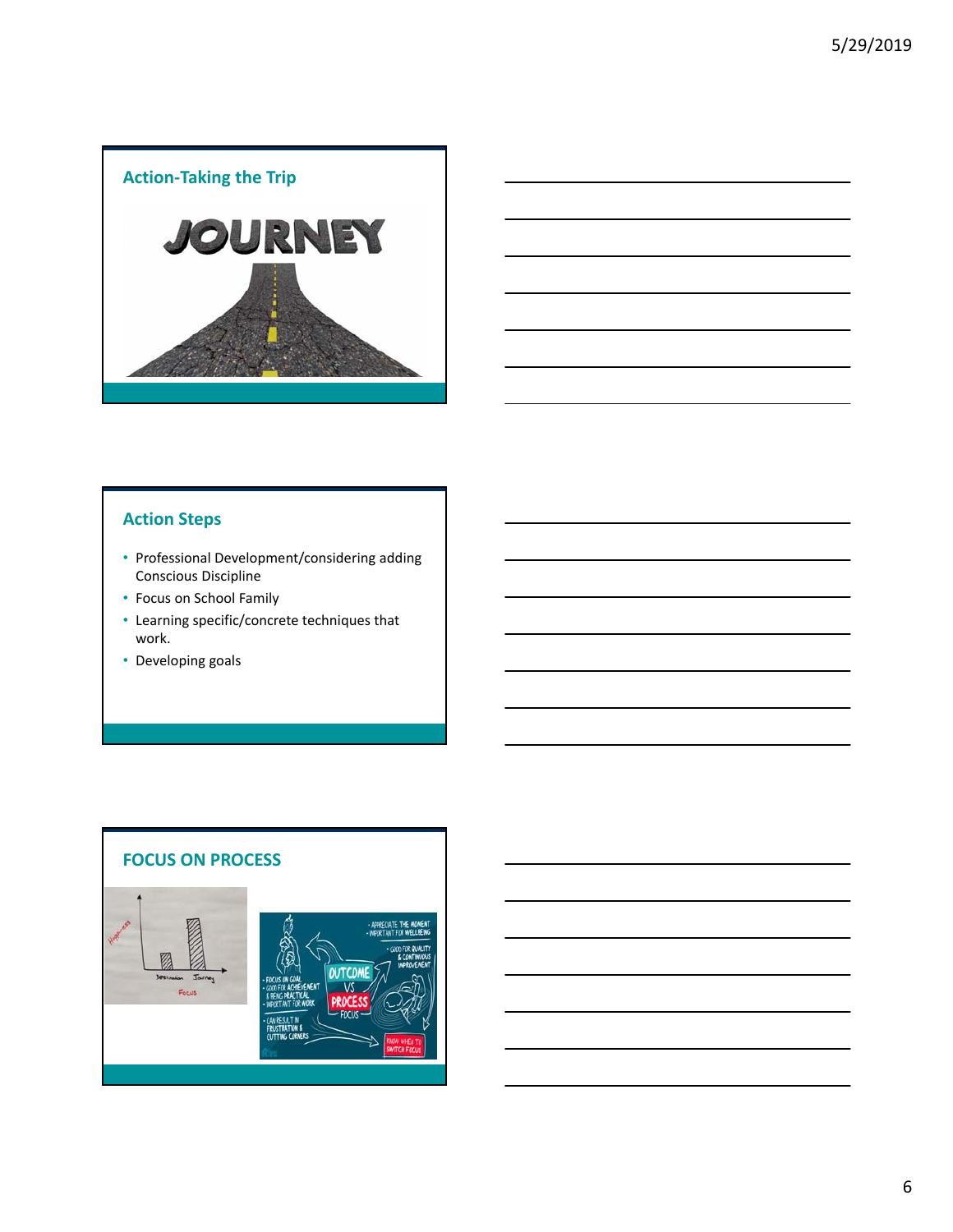### **Empathy**

When we accept the moment instead of fighting it, we put ourselves in the position to offer empathy to ourselves and others.





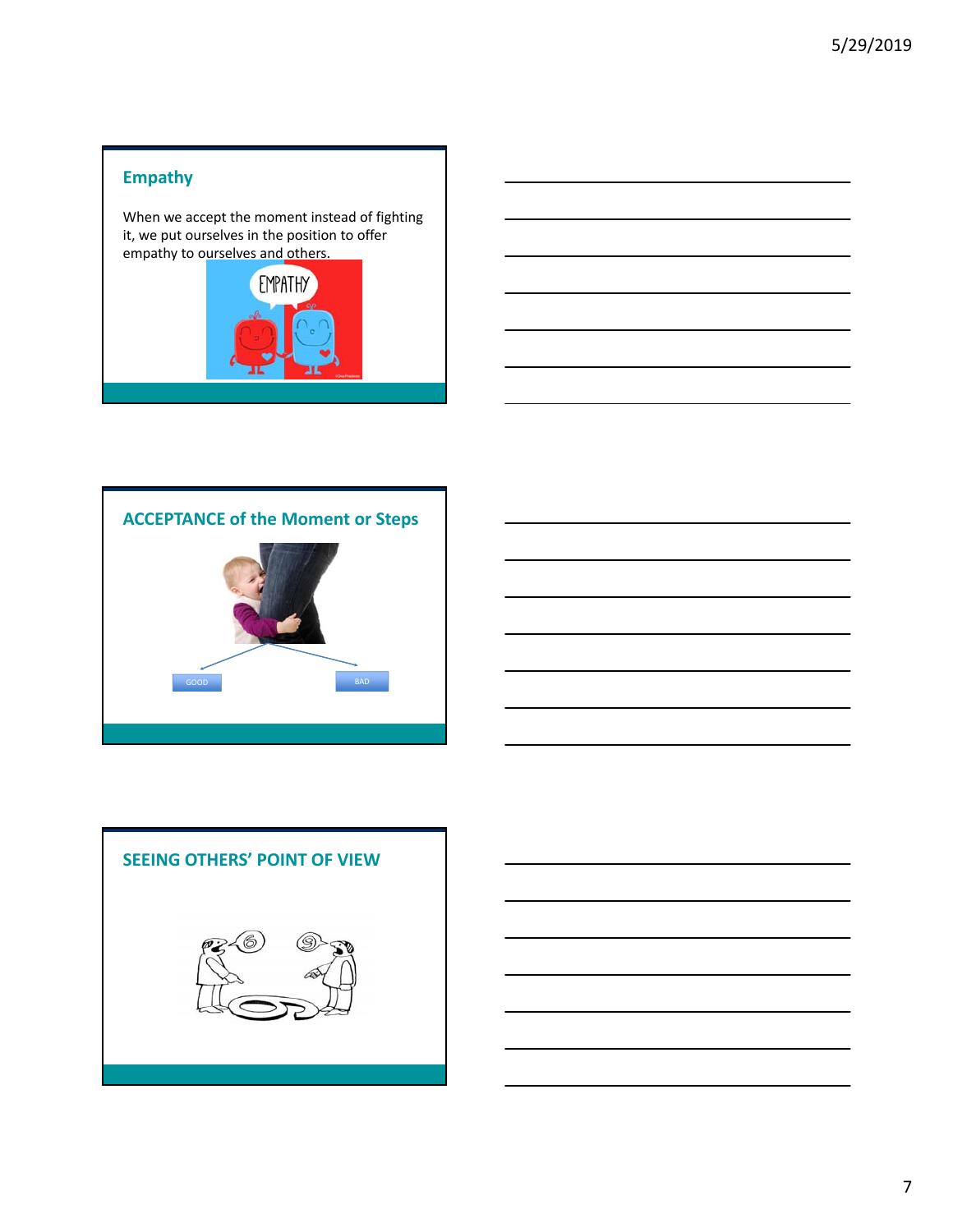# **Contagious Nature of Stress**







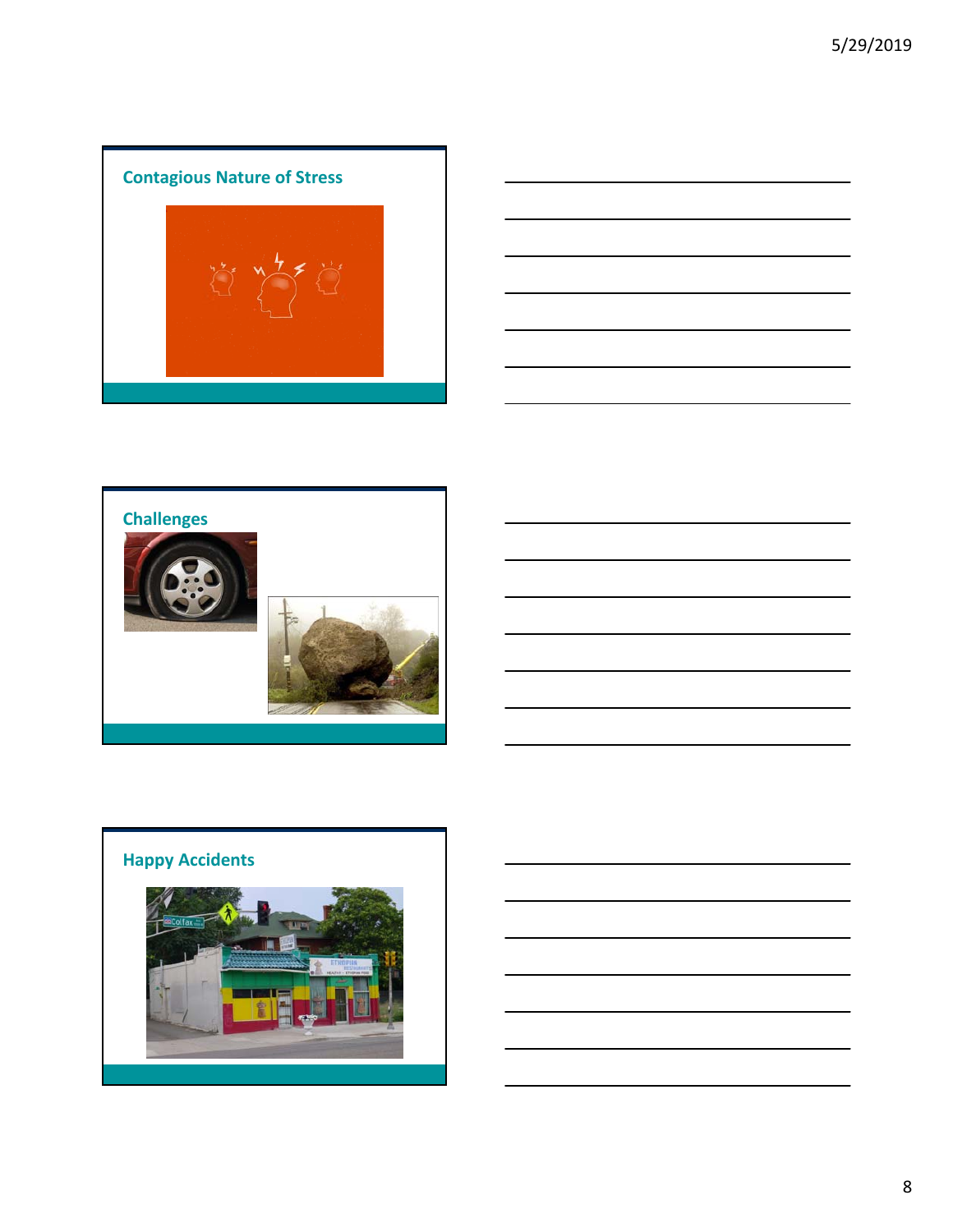#### **Maintenance‐‐‐Destination…**



#### **Maintenance Phase**

- Continue Assessing Classrooms
- Specific PD on PBIS structures
- Coaches
- Individualized PDs
- System for Problem Solving
- Data
- Professional Learning Communities (PLC's)
- Support Other Sites/Schools
- Our story

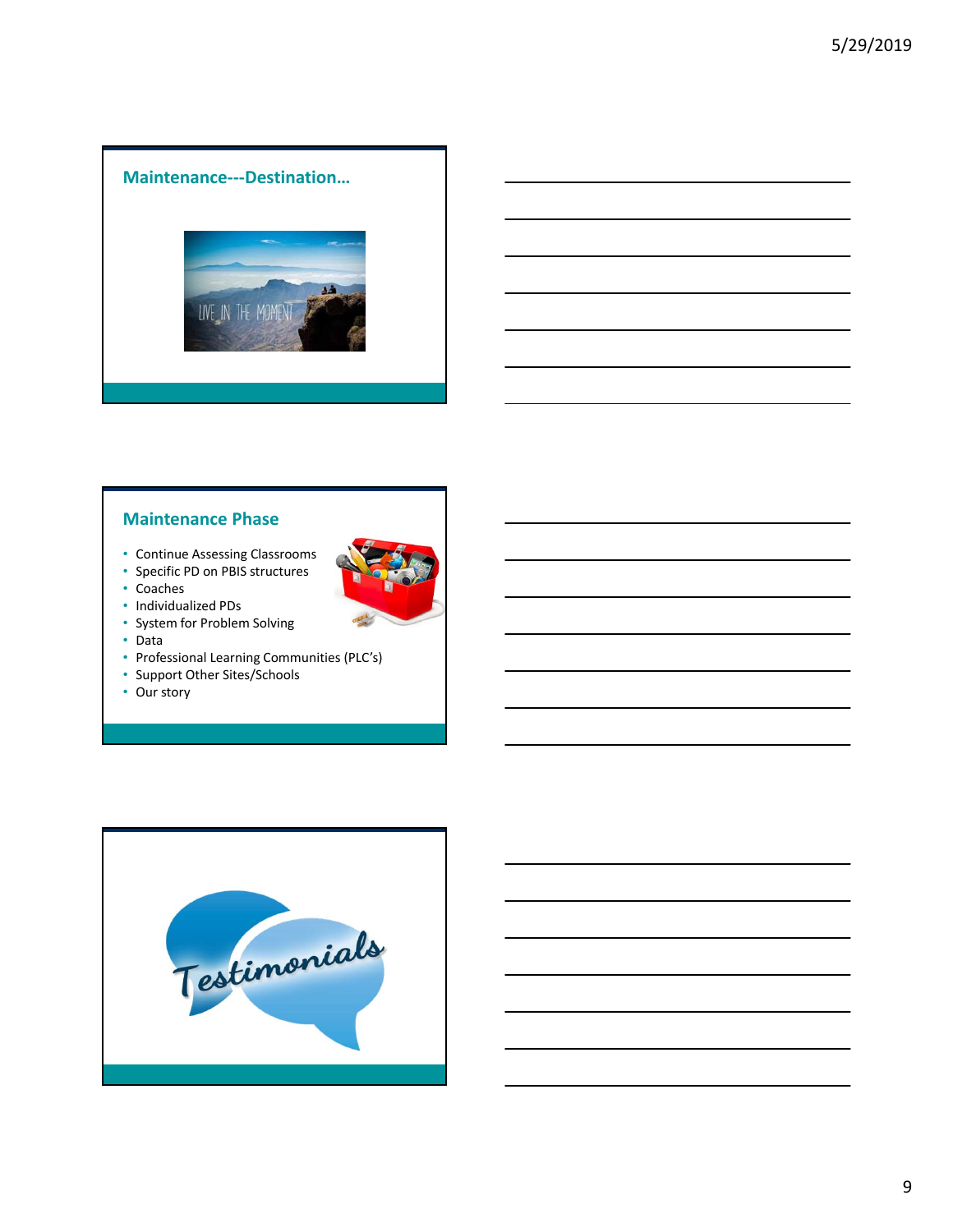





#### **Where are You?**

- Reflect on your journey/challenges
- Celebrate steps
- Identify your vision‐where do you want to be?